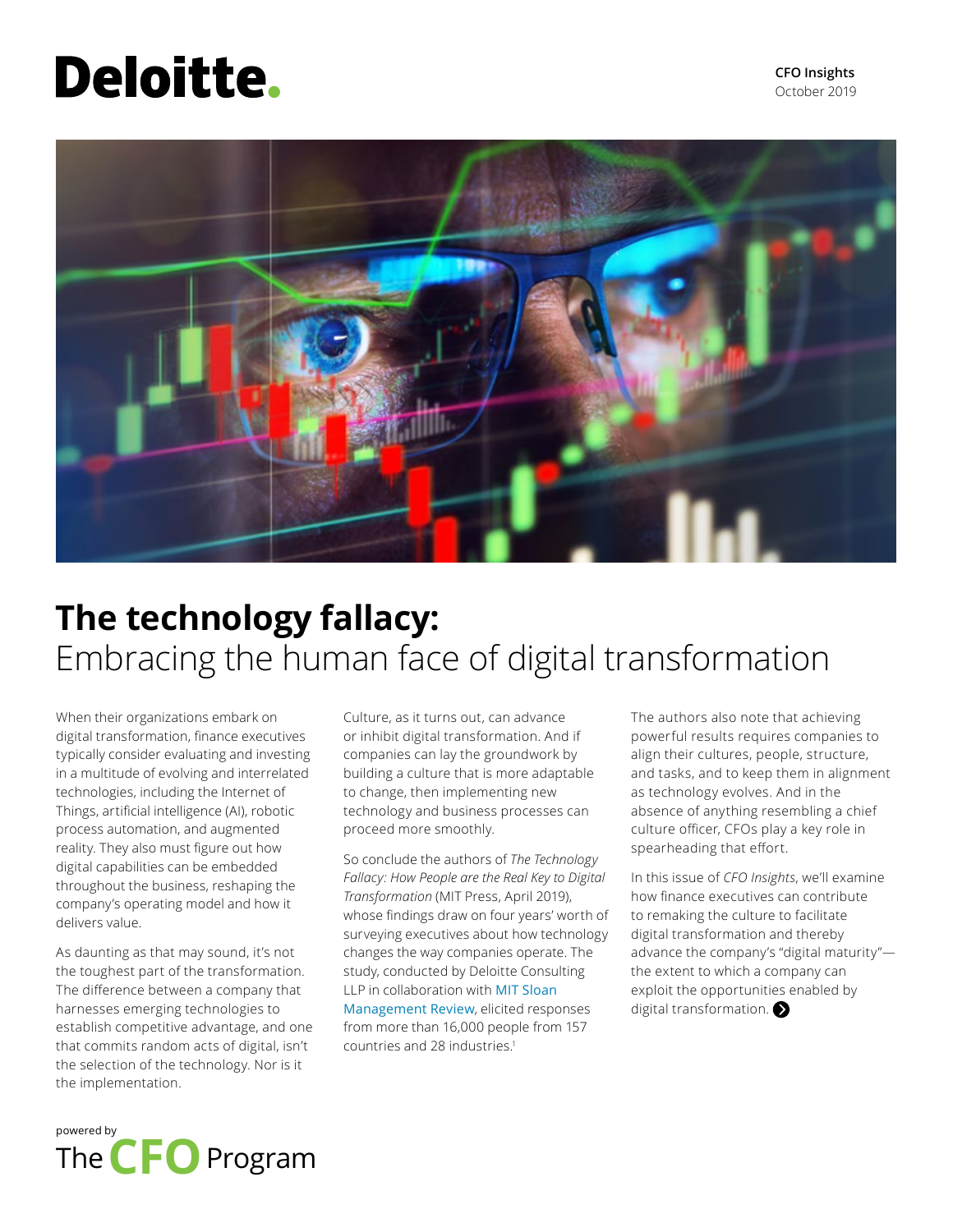#### **Casting a bold vision**

Based on the Deloitte/MIT SMR study, it's clear that companies are moving in a digital direction—just not all at the same pace. In 2018, 30% of respondents described their digital status as "maturing," up from 25% the previous year. More significantly, only 25% said their company was in the "early" stages of the digital maturation process, a steep drop from the previous year's 34% (see Figure 1).

What's also clear is that respondents recognize what is at stake. An overwhelming majority (87%) said that digital technologies will disrupt their industries to either a great or moderate extent. Yet, only 44% believe that their companies are adequately preparing to respond effectively. The substantial gap suggests that while most organizations may be talking about digital transformation, most may not be taking the right steps to address it.

Those steps are foundational: companies should consider changing how they do business, finding ways to respond more quickly and effectively to ongoing technology shifts and developing institutional and individual skills, as well as leadership

styles to suit the new environment. And since a company's culture can make all the difference in its overall digital maturity, organizations need to create environments where digital transformation can occur. In the study, nearly 60% of respondents from digitally maturing companies noted that their companies drive digital efforts by cultivating such values as risk-taking, collaboration, agility, and continuous learning.

Critical to creating that innovative environment is communicating the goal. While digital transformation unfolds over time, management can motivate by relaying a clear picture of how it expects the changed business model to function: which customers will be served (and how), what new value proposition will result from different cost and efficiency advantages, and—of course—how technology might support the new model (see sidebar, "Clearing a path to digital transformation"). In the Deloitte/MIT SMR survey, 80% of respondents who identified their companies as "digitally maturing" credited their organizations with having a clear and coherent strategy. Among companies that

considered themselves "least mature," only 15% could match that claim.

When it comes to acting on the plan, it's advisable to shed grand initiatives in favor of short-term steps. In a twist on the concept of [minimum viable](https://www2.deloitte.com/content/dam/insights/us/articles/platform-strategy-new-level-business-trends/DUP_1048-Business-ecosystems-come-of-age_MASTER_FINAL.pdf)  [transformation](https://www2.deloitte.com/content/dam/insights/us/articles/platform-strategy-new-level-business-trends/DUP_1048-Business-ecosystems-come-of-age_MASTER_FINAL.pdf)2—which refers to reducing initial investment and time-to-market by making incremental changes—the authors suggest that companies start on the digital path by making minimum viable changes. Such iterative implementations may be as straightforward as endowing managers with decision rights to manage non-employees, such as contractors and contingent workers.

With each digital initiative, of course, organizations have the opportunity to learn more about the new landscape. Managers and employees witness firsthand how the addition of a single digital tool can percolate throughout the business, affecting activities from product development to distribution to resource allocation. And the result of doing one thing differently, then another, builds up the culture's agility muscle, as individuals accommodate and absorb each change.

#### **Figure 1. What's your current digital maturity?**

Only 30% of companies would rate themselves as digitally mature



% all 2018 study survey respondents\*

\* Respondents were asked to "Imagine an ideal organization utilizing digital technologies and capabilities to improve processes, engage talent across the organization, and drive new and value-generating business models. How close is your organization to that ideal?" (Answers on a 10 point scale where 10 is most mature). Numbers do not total 100 percent due to rounding.

\*\* 2017 data sourced from, "Achieving Digital Maturity," *MIT Sloan Management Review* and Deloitte University Press, July 2017.

Source: Deloitte Development LLC, 2019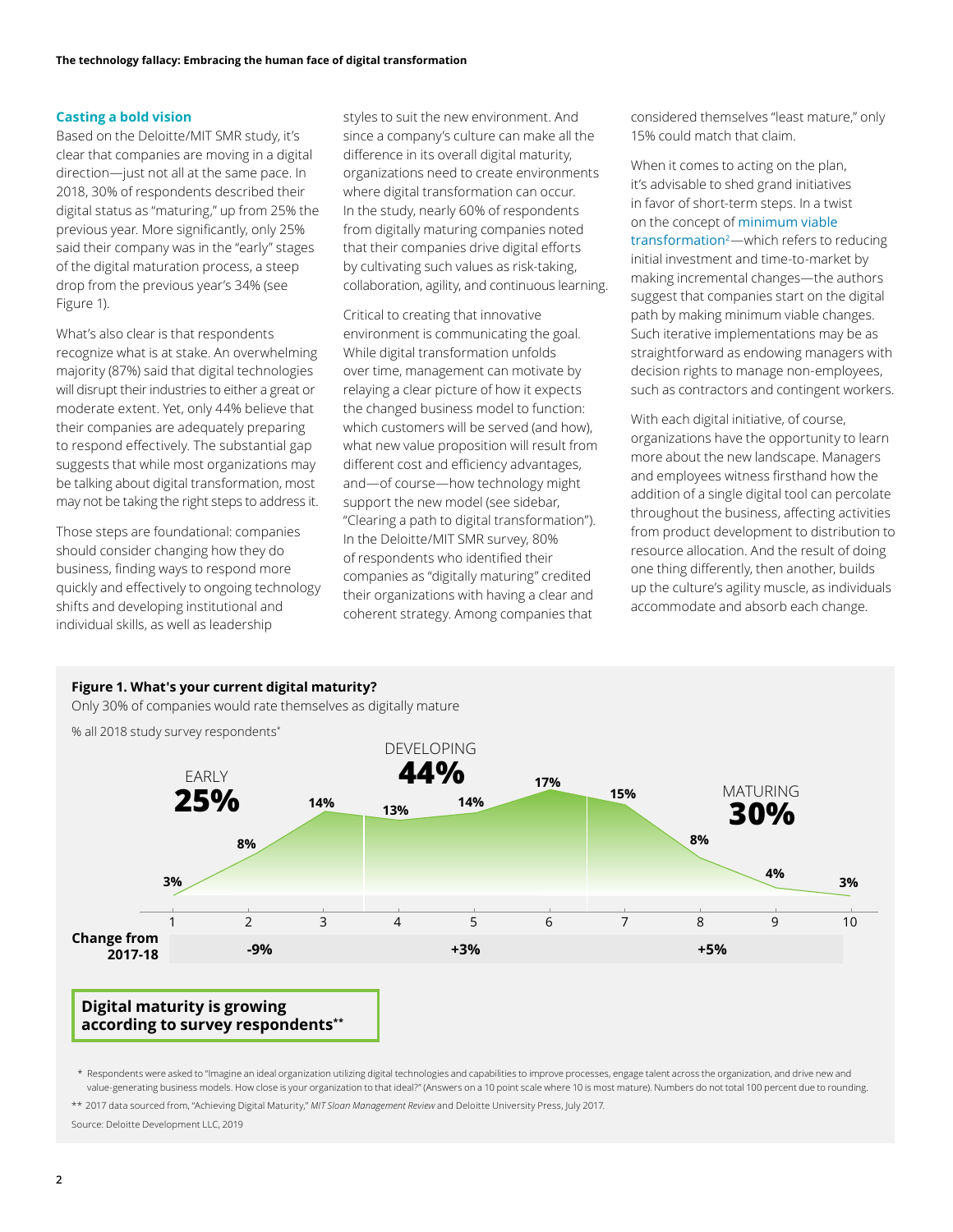

The impact happens job by job, role by role. CFOs, for example, may see the need to temporarily suspend traditional capital cost ROI models to allow the digital efforts to grow. As for employees, small wins build on one another. As they see a viable business model taking shape, they should proactively focus on gaining the skills needed, formally or informally, to help advance the transformation.

#### **Barriers to culture change**

As they anticipate the dramatic impact of digital technology, companies gain a rare opportunity: a chance to restart the business—and its culture—from scratch. Not literally, of course, but by re-evaluating how the business creates and captures value, and by making some fundamental organizational shifts. But some barriers can make it difficult for companies to adjust their cultures to accommodate digital transformation, including:

- **• Competency trap:** For some companies, especially well-established ones, past success can blind them to the need for urgent change. They fail to see how drastically technology is changing their competitive landscape, and why their processes and mindsets, if unchanged, could open an opportunity for other players.
- **• Speed trap:** In some cases, C-suite executives may underestimate how quickly a rival with a digital infrastructure can pose a competitive threat. Their tendency is to wait until evidence of disruption drops to the bottom line—until

it may be too late, in other words. They may also overestimate the speed at which they can catch up, believing that when the time comes, they can simply run out and stock up on digital technology.

- **• Structure trap.** When it comes to driving adoption of digital tools, the topdown approach is often ineffective. For companies with command-and-control structures, that means providing time and support for employees to receive training, as well as to figure out how to integrate the tools into their work. Again, it's more effective to cultivate the right conditions for acceptance than to mandate digital adoption.
- **• Enemy within trap:** In the Deloitte/MIT SMR study, respondents who viewed digital technology as more of a threat than an opportunity were asked to write a few words about the nature of the menace their companies faced. As it turned out the biggest category of threats related to internal organizational issues: lack of agility, complacency, inflexible culture. They clearly lacked confidence in their company's ability to withstand competitive changes.

#### **Model leadership for digital dominance**

The need for organizational self-assurance helps explain why effective leadership plays a critical role in creating the culture necessary for digital transformation. In the Deloitte/MIT SMR study, 90% of respondents from digitally maturing companies expressed confidence that their organization's leaders have the skills and experience to direct digital strategy. By contrast, no more than 30% of early-stage companies communicated such conviction. Still, as disorienting as the digital revolution may be, the essence of what constitutes effective leadership hasn't drastically changed (see Figure 2).

Whereas in the past, organizations may have defined a strong leader as one who had all the answers, in a transforming environment, leadership is about framing powerful and inspiring questions. To keep their organizations at the digital forefront, leaders, including CFOs, will need to model continuous learning, as well as other essential capabilities such as:

**• Providing direction/Being forwardlooking.** In the Deloitte/MIT SMR study, respondents cited the ability to set direction, which has undoubtedly grown more difficult, as the most important

**Figure 2. Which leadership attributes do your organization's leaders need more of to drive digital business transformation? (Please select top three)**

**Experimentation mindset**

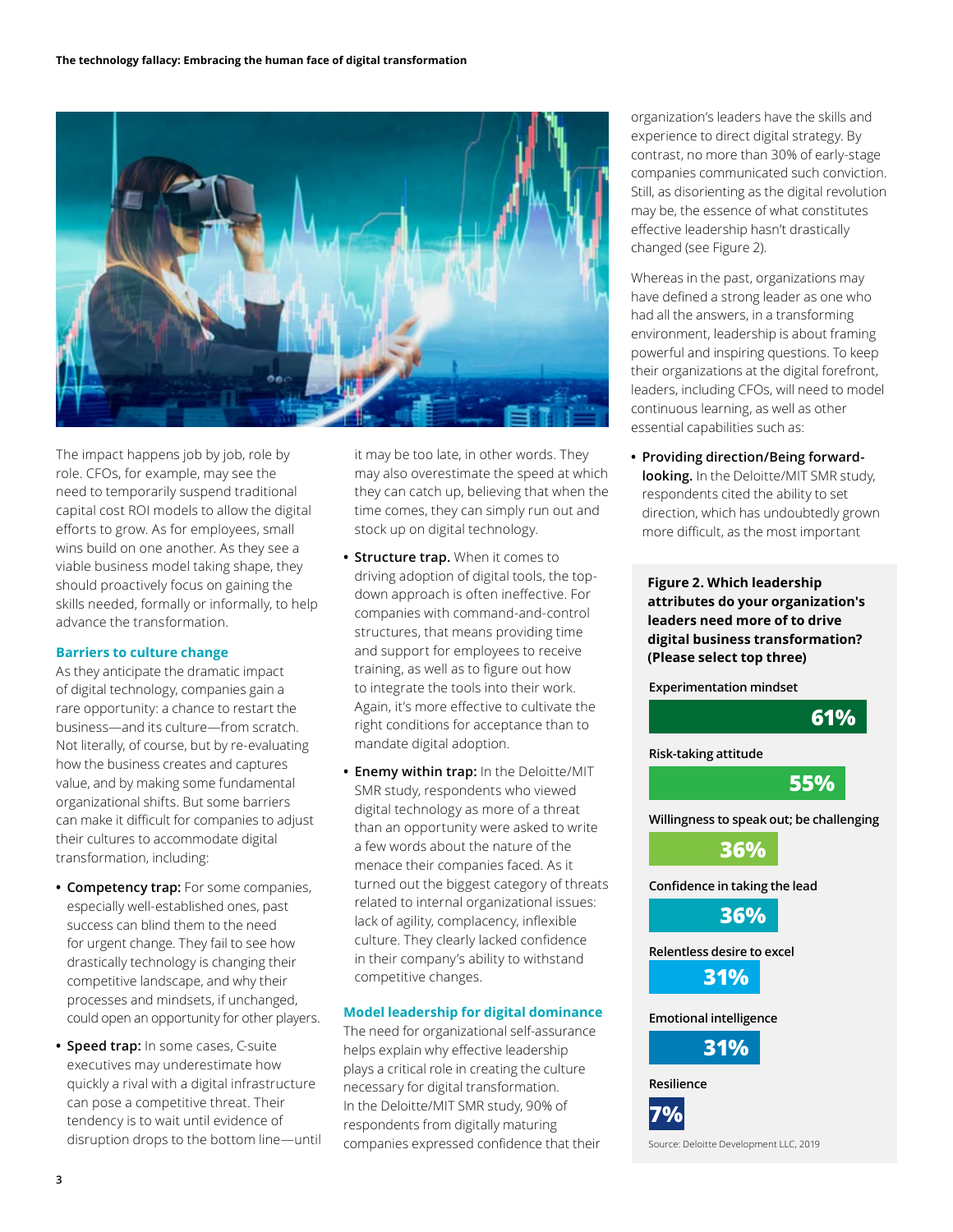leadership skill. "Transformative vision" drew 22% of respondents in choosing their top traits for leaders, while 21% selected "being forward-looking." As organizations adapt flatter structures, being able to persuade and influence others to build support for moving in the same direction will be a valuable skill.

- **• Displaying business judgment.** This trait sounds like a remnant of the analog age, although it's becoming less recognizable. In a digital context, decisions need to be made at a faster speed and should be supported by timely data.
- **• Energizing employee execution.** The picked-up pace of the digital age requires leaders to do what they have always done, but differently. Rather than passively delegating, they must empower employees

to think creatively, work collaboratively, and behave as leaders themselves.

- **• Inspiring others.** The path to digital maturity is crowded with uncertainties. Perhaps employee expectations have been ratcheted up by their dependence on GPS technology, but they want to follow leaders who can stay a step ahead, continually communicating their commitment to cultural change and reinforcing the purpose behind transformation. This skill will also be crucial in talent-building, another muchneeded ability.
- **• Promoting collaboration.** Digital companies don't only mimic the horizontal structure of peer-to-peer networks; they also act the part. Leaders must leverage digital collaboration tools to encourage

intentional cross-company collaboration by fracturing silos and digitally forging cross-functional teams. The collaborative spirit should extend beyond the business, deepening external partnerships and blurring the organization's boundaries.

In the survey, 68% of organizations believe they need to find new leaders to triumph in the digital era. What can be true of leaders may also be true of culture: the type that took the organization to the entryway of digital transformation isn't the same type that will manage its forthcoming restructuring. The key, in both cases, is to recognize the situation—and act on it—as swiftly as possible.

#### **Clearing a path to digital transformation**

In the absence of a coherent roadmap, the phrase "digital transformation" can conjure notions of an expensive and expansive cure-all for a myriad of visible challenges: changing customer demands, the rise of nontraditional competitors, ongoing skill shortages, and ever-emerging competing technologies.

But to achieve an organization-wide transformation, companies need a focused digital strategy: a plan for integrating different technologies and adding capabilities in such a way as to support the company's objectives. A technology rollout schedule is no substitute for a comprehensive approach. Some issues companies need to address to scope their transformation strategy include:

- **• What ambition does the organization have for digital technology?** Given the abundance of new technologies, it's easy to mistake familiarity with understanding. CFOs may decide they need AI or blockchain because they've heard about how the finance function can cut costs and gain efficiency and agility through automation. But if every C-suite executive were to prioritize digital tools based solely on improving their individual function, the business could potentially miss out on the broader benefits of taking a systematic approach.
- **• Where are competitors coming from?** Organizations of all sizes—31% of respondents to the Deloitte/MIT SMR study represented companies with annual revenues of more than \$1 billion—want digital technology to help them evolve into fiercer competitors. But, by now, it's become clear that startups can also deploy digital technology as a weapon, catapulting the newcomers into the heart of the marketplace. That possibility should prompt CFOs to analyze investments within the context of the company's core differentiating competencies—as distinct from adjacent or transformational opportunities—making sure to maintain a balance in terms of where the company applies digital technology.
- **• How will the role of humans change?** Based solely on the business case, companies can sometimes get overexcited about the opportunity that, say, robotic process automation provides in terms of freeing them to cut jobs. But before heads are sentenced to roll, management needs to put those positions in a more complete context: Maybe those jobs are unnecessary even without introducing new technology, or perhaps those employees could be retrained and redeployed to the company's advantage in a digital incarnation. The overarching goal of any transformation, after all, is no different than it would have been in the analog age: to implement technology that will create revenue-generating opportunities.